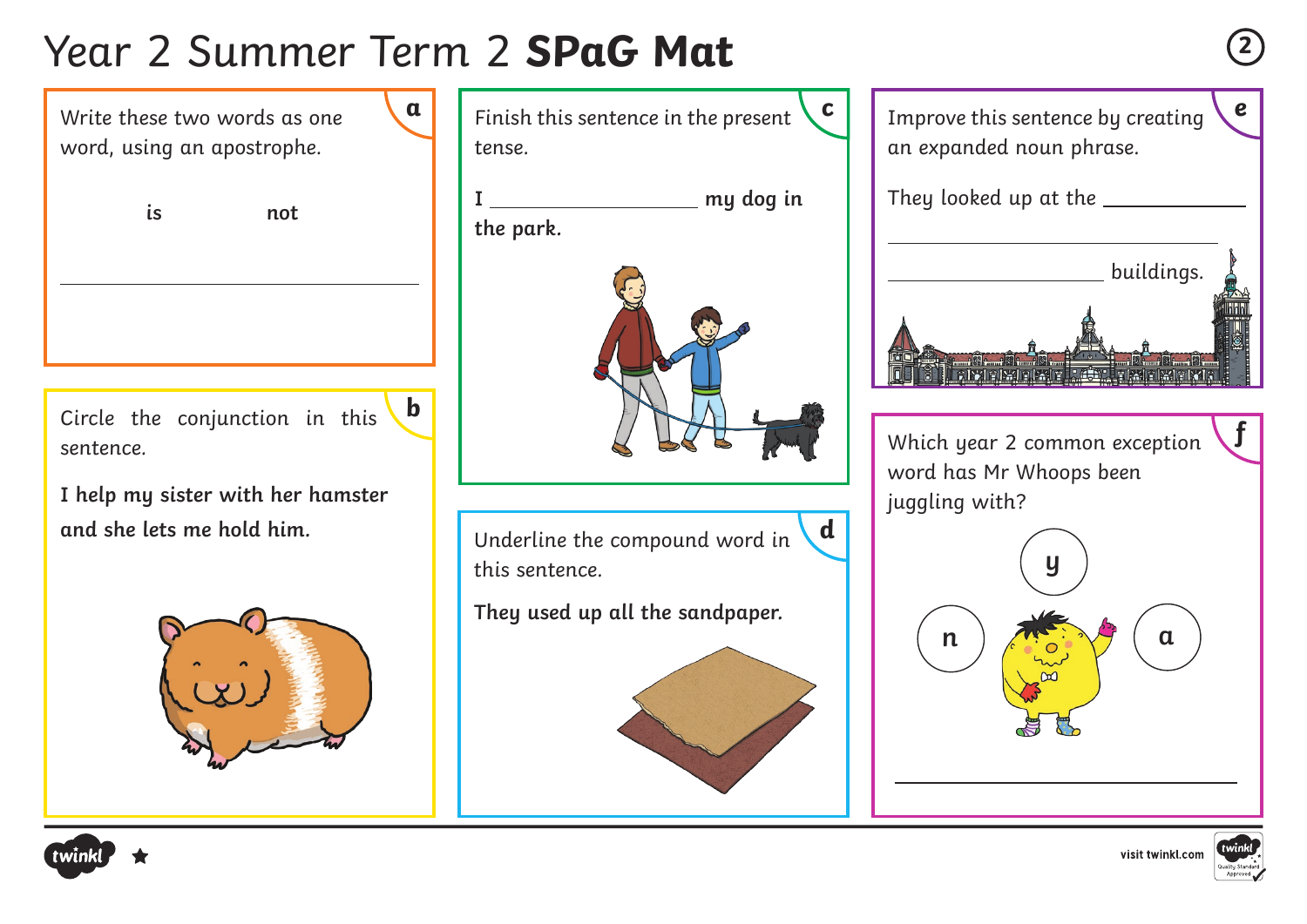### Year 2 Summer Term 2 SPaG Mat **Answers <sup>2</sup>**







**f**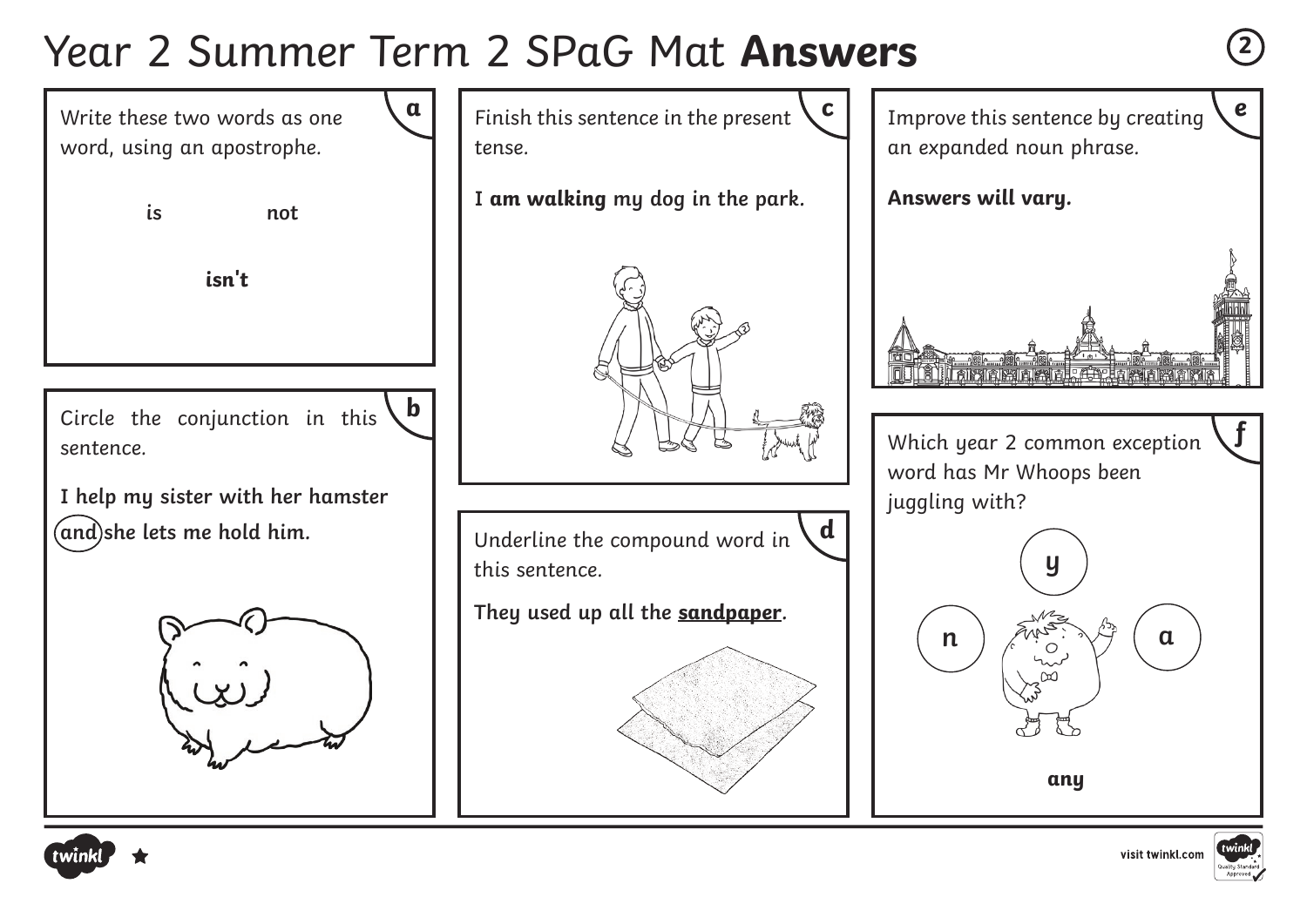## Year 2 Summer Term 2 **SPaG Mat <sup>2</sup>**

Write each of these sets of words as one word, using an apostrophe.

**is not** 

| I<br>۰.<br>v.<br>۰. |  |  |
|---------------------|--|--|

**she will** 

**b**

Circle the conjunction in each of these sentences.

**I help my sister with her hamster and she lets me hold him.**

**We could go to the shop or we could visit my friend.**



Write a sentence to go with this picture in the present tense.



Underline the compound word in each of these sentences.

**They used up all the sandpaper.** 

**Elena couldn't find her earplugs in her room.**



**d**

**a** Write a sentence to go with this **c e** Improve these sentences by **e** creating an expanded noun phrase for each one.

They looked up at the \_\_\_\_\_\_\_\_\_\_\_\_\_

|  | buildings. |  |  |  |  |
|--|------------|--|--|--|--|
|  |            |  |  |  |  |

**f**

Dominika and Kamil had a great time riding the horses.

Which year 2 common exception word has Mr Whoops been juggling with?





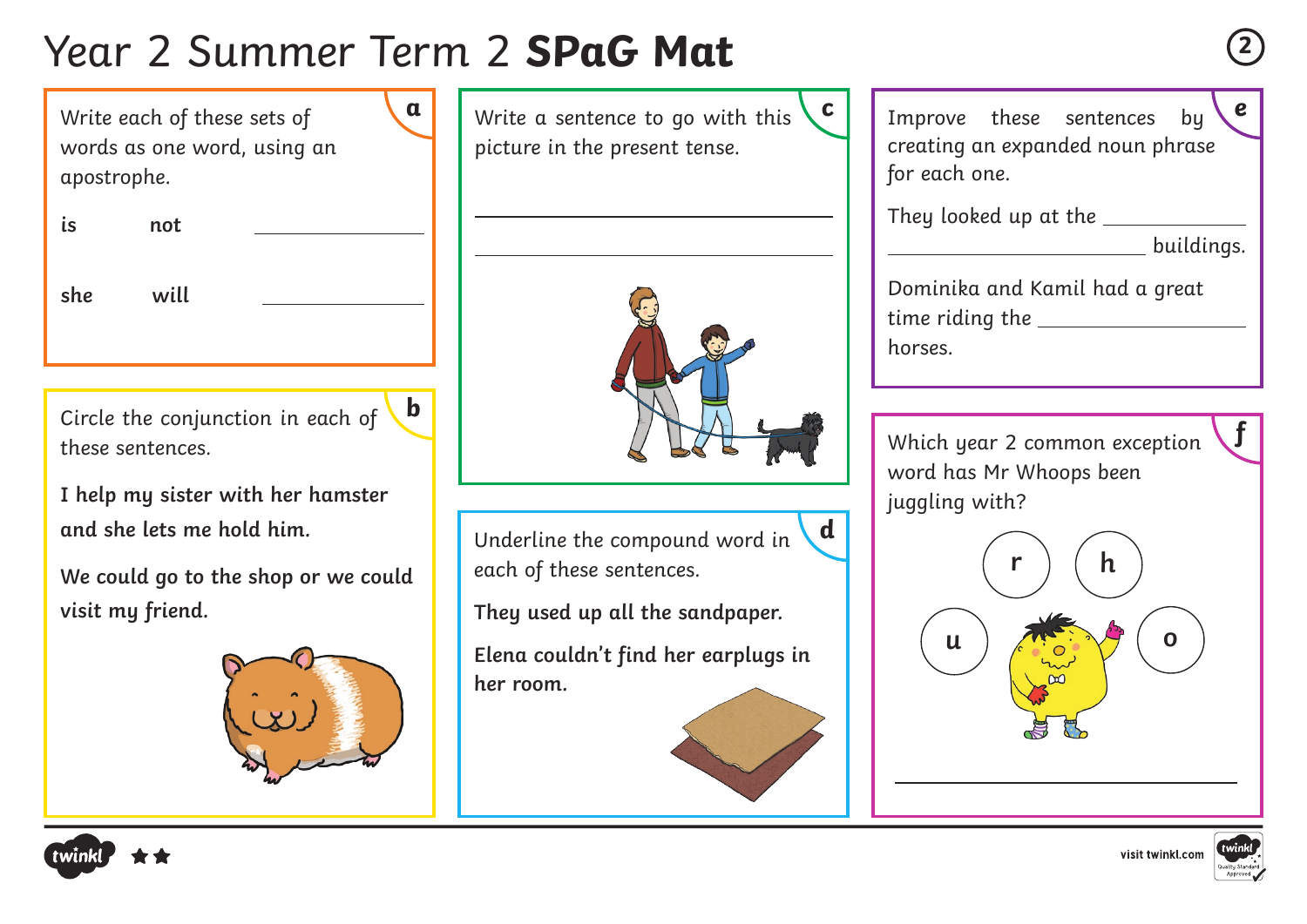### Year 2 Summer Term 2 SPaG Mat **Answers <sup>2</sup>**

Write each of these sets of words as one word, using an apostrophe.

**is not isn't**

**she will she'll**

**b**

Circle the conjunction in each of these sentences.

**I help my sister with her hamster and she lets me hold him.**

We could go to the shop(or)we could **visit my friend.**



 $\alpha$  | | Write a sentence to go with this  $\mathcal{C}$  | | Improve these sentences by  $\mathcal{C}$ picture in the present tense.

**Answers will vary.**



Underline the compound word in each of these sentences. **d**

**They used up all the sandpaper.** 

**Elena couldn't find her earplugs in her room.**

Improve these sentences by creating an expanded noun phrase for each one.

**Answers will vary.**

Which year 2 common exception word has Mr Whoops been juggling with?





**f**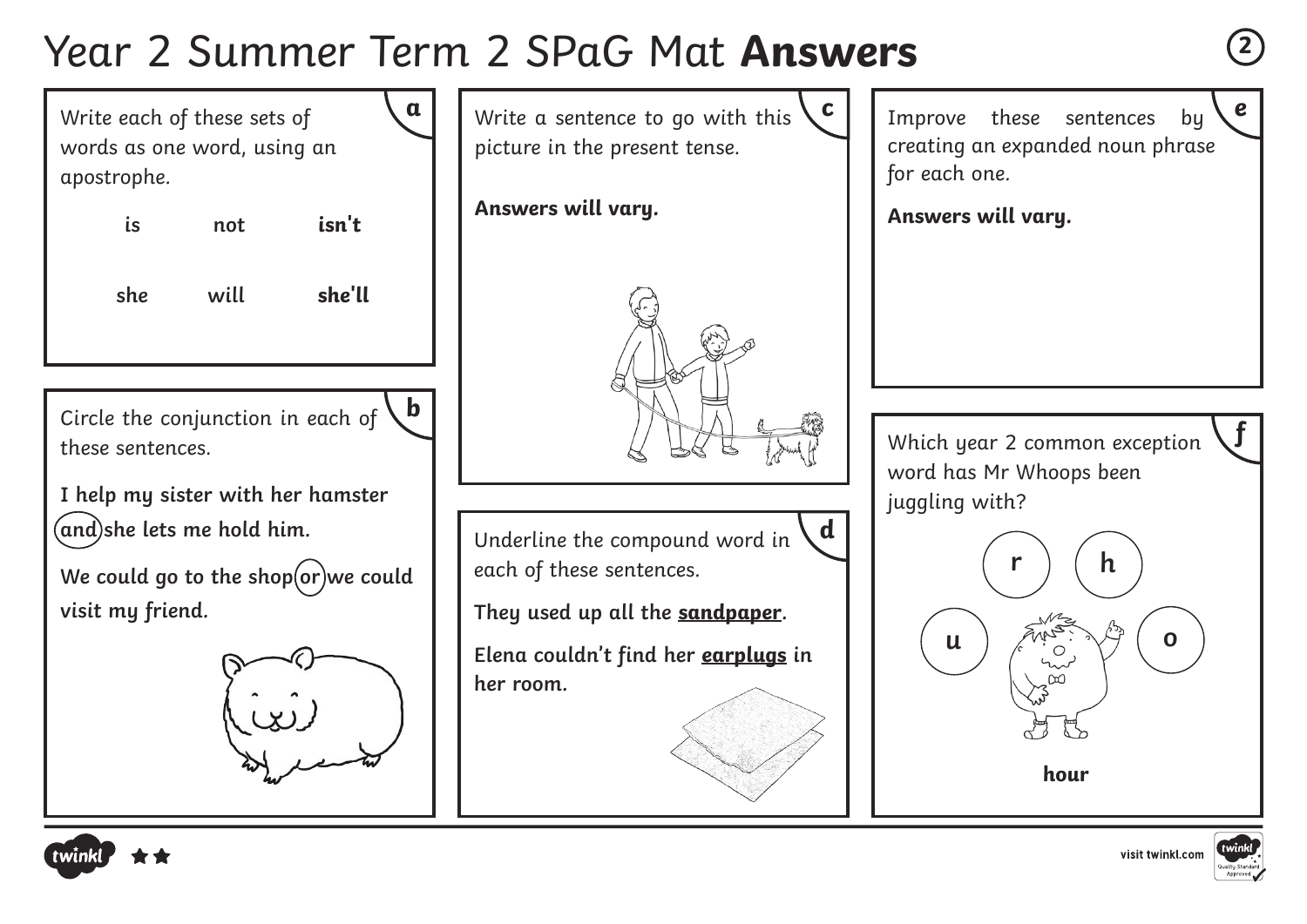# Year 2 Summer Term 2 **SPaG Mat <sup>2</sup>**



Circle the conjunction in each of these sentences.

**I help my sister with her hamster and she lets me hold him.**



**We could go to the shop or we could visit my friend.**

**I wanted to go to the cinema but I didn't have any money.**

Improve these sentences by creating an expanded noun phrase for each one. They looked up at the buildings. Dominika and Kamil had a great time riding the horses. The **road was difficult to drive on. b** Underline the compound word in  $\mathbf{d}$  Which year 2 common exception  $\mathbf{f}$ word has Mr Whoops been juggling with? **e r e e y v** Underline the compound word in each of these sentences. **They used up all the sandpaper. Elena couldn't find her earplugs in her room. He checked the timetable to find out where to go. d**

Write two sentences to go with this picture in the present tense.